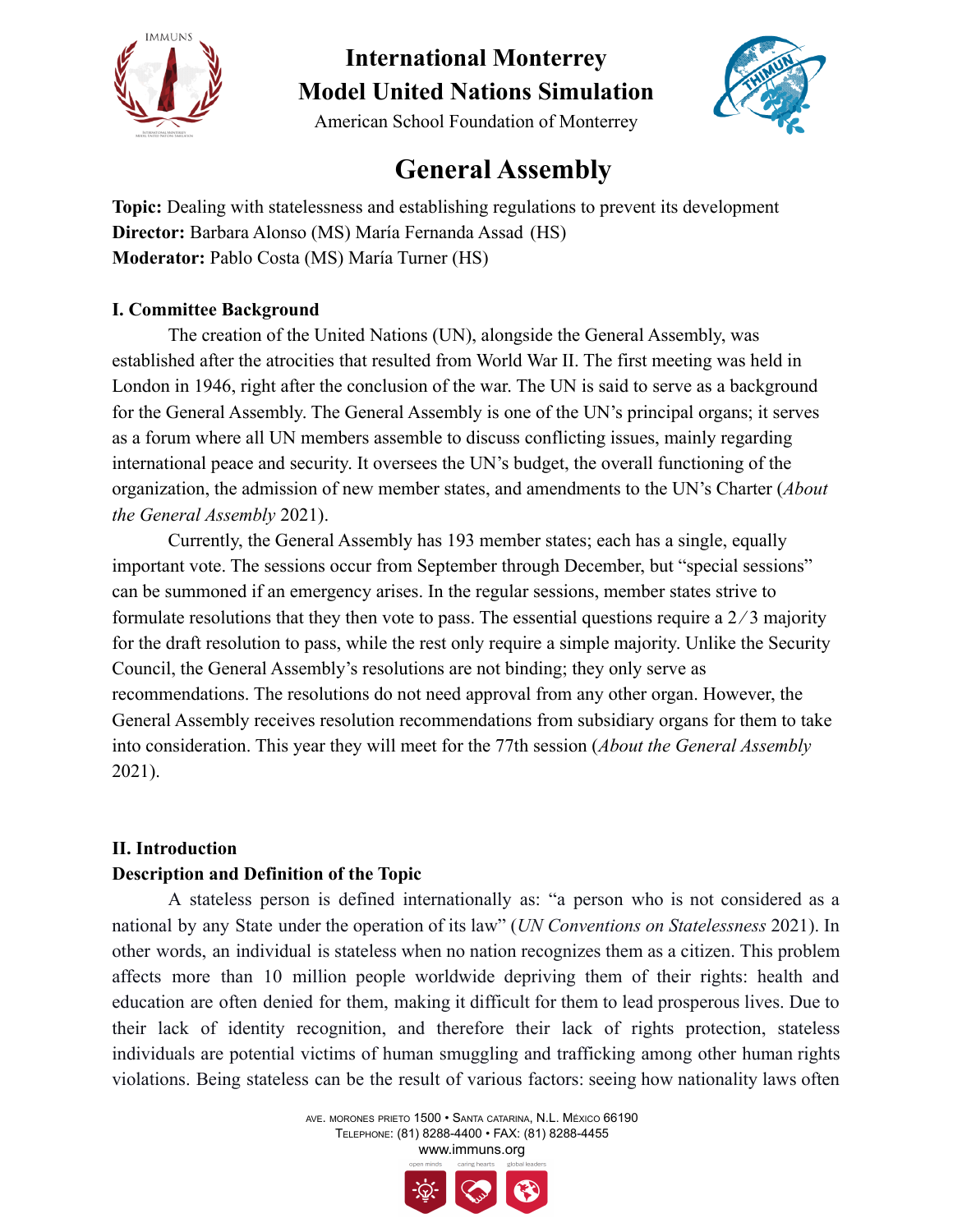

American School Foundation of Monterrey



fail to consider all scenarios, people migrating from their birth countries and having children in countries that give citizenship by ancestry, the rise of new nations and adjustment of borders, or the deprivation of nationality by a government. The issue of statelessness is a concern for many governments as it leads to the rise of multiple problems within their nations (*Ending Statelessness* n.d.).

#### **The Problem**

Currently, an estimated 11-15 million stateless people living in the world are denied a variety of government services: the right to vote, education, and employment. These individuals are affected by their nationality, or lack thereof, since they are "alienated and marginalized" (*Convention on ... UNHCR*, 1961). Countries that, for political, religious, racial, or gender conflicts, reject nationalities lead to multiple people ending in a stateless situation. In some Asian countries, such as Malaysia, children need their parents to have citizenship resulting in many being born into statelessness. Stateless children are then not allowed to attend a school or receive any form of education; besides depriving them of a human right, these governments widen the education gap.

The region in the world with the largest stateless population is near Myanmar, where many Rohingya Muslims are displaced due to their religion and the genocide that occurred from 2016 to 2017. However, there are reportedly stateless people spanning over a range of 76 countries (*The World's Stateless* 2014). According to the Institute of Statelessness and Inclusion (ISI), new data shows that Ivory Coast is moving higher in the list with the country with the most stateless people since there are around 955,399 stateless people. Other countries high on this list include Thailand, Tajikistan, Greece, Uzbekistan, and Italy. A worldwide consensus considers statelessness to be an unfair treatment of people, yet many countries still deliberately do not recognize many individuals. The UN has passed resolutions to prevent this issue, such as the right to nationality in the Universal Declaration of Human Rights, "but gives no clue as to how responsibility for granting citizenship should fall on a particular state" (Goris, Reddy, & Khon, 2009). As a result, many countries have harsh, biased, and very different systems to grant citizenship to a stateless person or community; this has made a significant disagreement on how to handle the issue.

The ability to ensure recognition of stateless individuals by the nation in which they reside will provide the world with a wide range of benefits. The UN prioritizing the protection of all human rights for all individuals in the world makes it their responsibility to provide aid and assurance of equal treatment to these individuals, protecting their rights. Statelessness has proven to have a direct correlation with discrimination due to "one or more 'protected characteristics' such as their race, ethnicity or gender" (Whiteman, 2014). The result of discrimination of an ethnic group can end with a whole stateless ethnic group or migrating refugees as a sort of

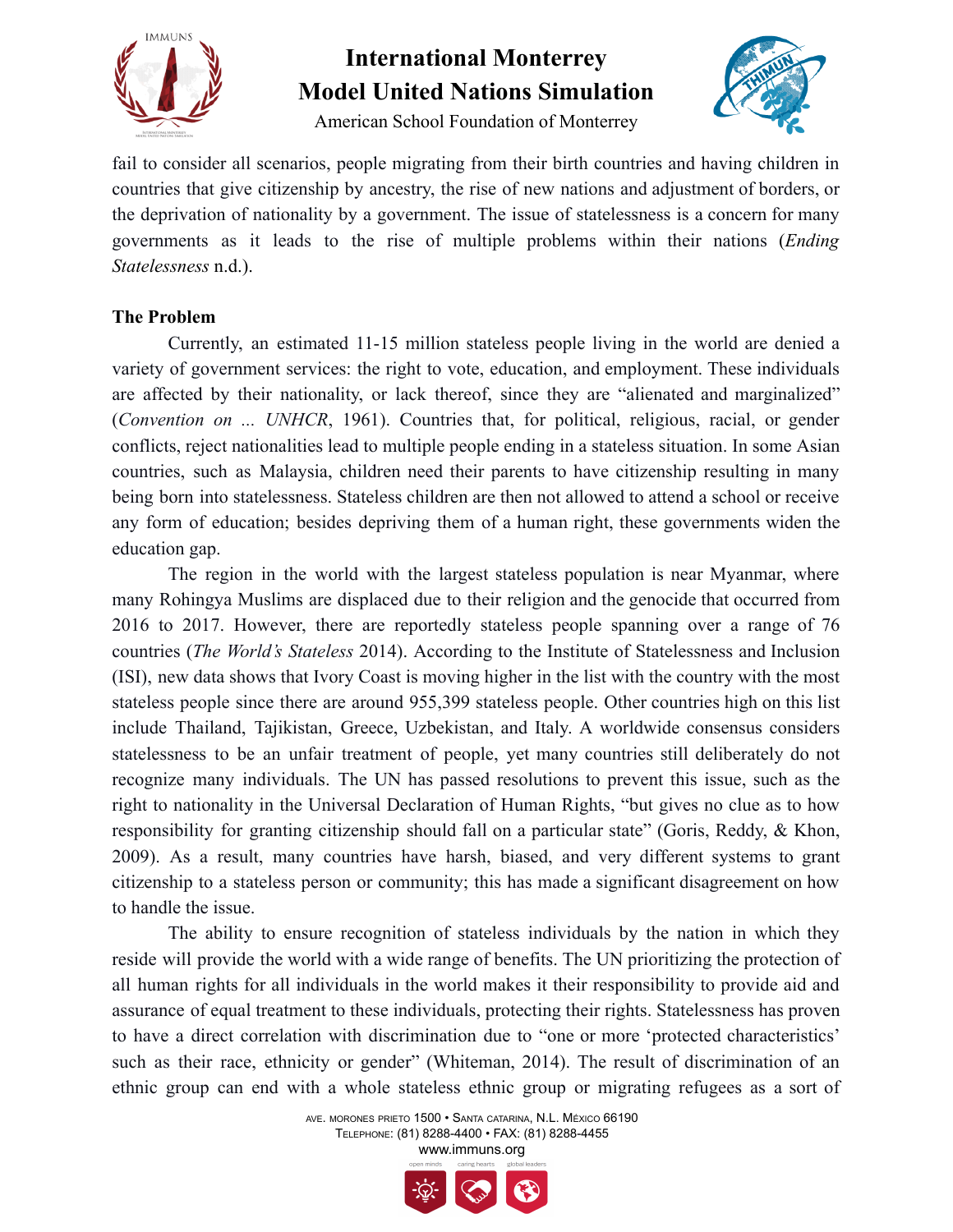



American School Foundation of Monterrey

protection of culture. The UN concerns itself with ensuring fair and equal life to all individuals: statelessness completely derails this idea.

### **III. History of the Topic Chronological History of the Topic**

Statelessness is a matter that has existed alongside the human race for over two millennia: since the start of the Roman Empire with their elaboration of citizenship, many outsiders and foreigners have been subjected to this issue. In the Greco-Roman world, those who were captives or slaves were positioned in the lowest ranks of society and, presumably, denied citizenship. Moreover, women were not viewed as roman citizens; their citizenship depended on that of their father or husband (Syme, 1986). Although the sources of this problem have changed from an antique point of view into more modern reasoning, the ideal around this topic has lingered to this day.

The first examples of this situation in recent history can date back to before World War II, during the 1920s and 1930s, when apostates—Muslims from birth who have rejected or abandoned the Islamic religion by all means—were separated from their Muslim identities and placed in an underclass (*The World's Stateless* 2014). Additionally, the Roma people—an ethnic group that originated from northern India and live as nomads traveling mostly through Europe—also experienced different sorts of segregation and human rights violations throughout the continent in which they moved—and still move—around. The discriminations against them got to the point where nations had "legal decrees explicitly expelling Roma populations from their territory, such as the 1482 Brandenburg Decree" (Sardelić, 2021). Unlike the ex-Muslims, the Roma were not stateless as a result of political-religious disputes, but rather because they are a stateless nation: "an ethnic group or nation that does not possess its own state" (Chouinard et al., 2016). Due to the aggregation of events, in 1930 The Nansen International Office for Refugees of the League of Nations was established to take care of refugees; they did so through a nine-year span. This organization won the Nobel Peace Prize in their penultimate year for their relief work for the benefit of refugees throughout Europe (*Nansen International Office for Refugees – History* 2021). The union was named after Fridjof Nansen, an explorer, scientist, diplomat, and humanitarian from Norway. This man is accounted for making a big impact in the diminishing and setting back of this worldwide obstacle by creating the stateless person passports. They were internationally recognized refugee travel documents from 1922-1938. After that year, the whole movement crumbled and a series of problems backlashed for stateless people as WWII started (Merritt, 2021).

The persecution of the Jews in Germany provoked serious instability in the legal status of citizens. Jews were denied the nationality of their home country, and denied general human

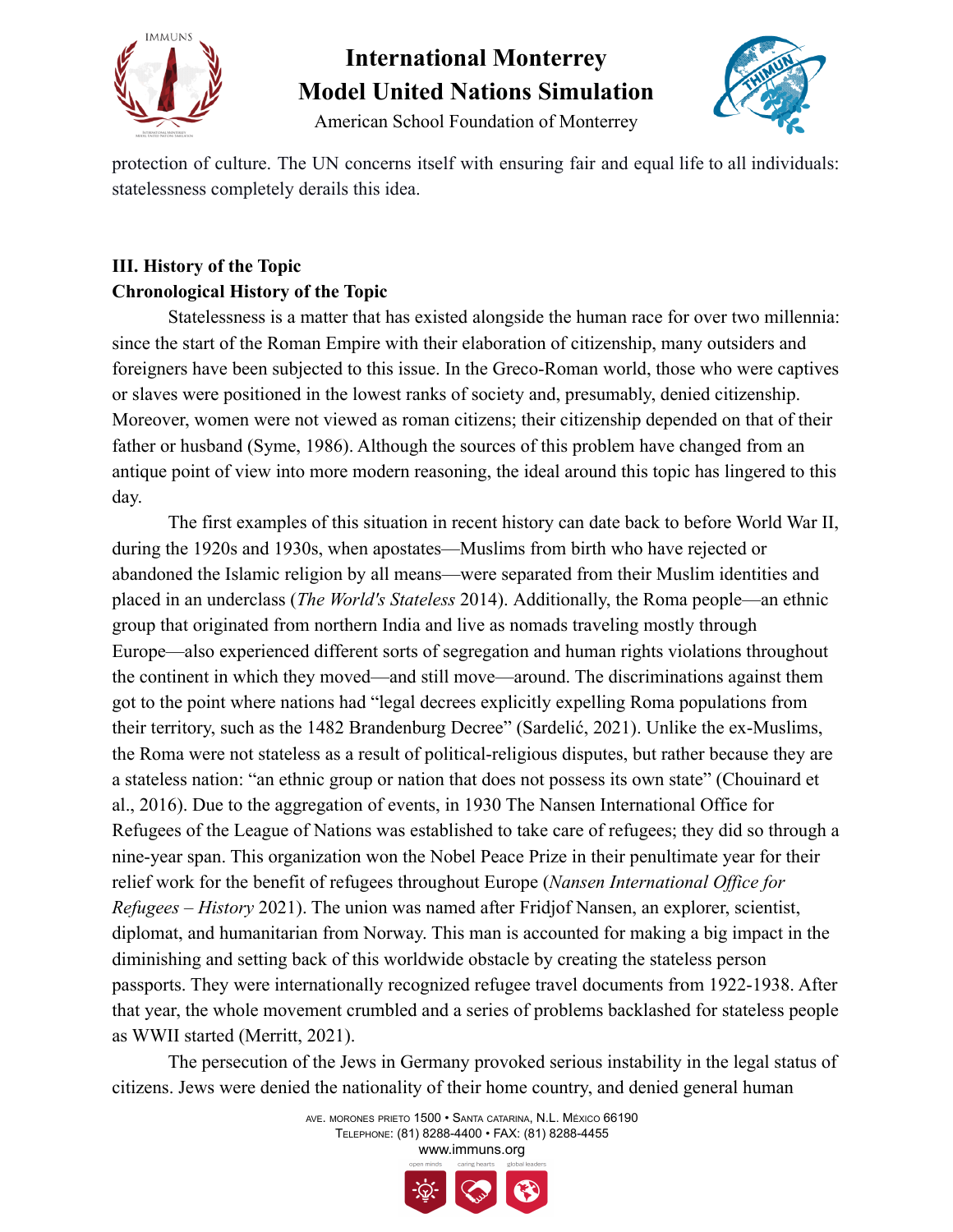

American School Foundation of Monterrey



rights; including the right to live. The events of the Holocaust drove millions of Jews out of the country and displaced them throughout Europe. However, with no legal papers, and a passport that had no nationality, it was arduous for them to find a place where they could reside safely and legally. The war left a lack of constitutional laws for people to maintain their original nationalities, especially for discriminated ethnicities (*Refugees* 2021).

Conditions started to improve once the UN established an agency called the United Nations High Commissioner of Refugees (UNHCR): "mandated to help and protect refugees, internally displaced and stateless people, and to assist in their voluntary repatriation, local integration or resettlement to a third country" (*The United Nations High Commissioner for Refugees* n.d.). The first action set was the 1954 Convention, with a purpose to "ensure full enjoyment [and protection]" of the human rights for all stateless people (*"Eradicating Statelessness" ... Statelessness* n.d.). The meeting adjusted two subtopics: the legal definition of what a stateless person is, and the treatment and rights that should be provided to the subjects; the right to education, employment, and housing. Following the first convention, in 1961, they had another; the 1961 Convention: now politicians had aimed at preventing and reducing statelessness as a whole. The most essential provision made during the event was that newborns will acquire the nationality of the country in which they are at the moment of their birth (*UN Conventions on Statelessness* 2021). This dealt with the trouble of kids growing up with no oficial identification of their origin.

Statelessness keeps re-emerging across the globe, while some countries experience this with clear occurrences and events. A clear example of such happened in Syria: in 1962, about 120,000 Syrian Kurds were deprived of their Syrian citizenship. This number kept growing as the descendants of those who lost their nationality in 1962 multiplied; in 2011 it was estimated that there were about 300,000 Syrians without a nationality. The government attempted to reduce this number by granting "citizenship to thousands of stateless people in the country's Kurdish region", but current conflict has impacted this effort (Maktabi, 2011). Another example is Australia that had 37 stateless people detained in onshore detention on April 30, 2017. Some of them had been confined for more than two years. In Australia people with no nationality could not apply for a visa and therefore had to rely on being refugees; they were granted no place in Australia (Doherty, 2018).

#### **Historical Case Studies**

#### Myanmar's Citizenship Law

Myanmar, a Buddhist-majority country, passed a citizenship law in 1982 that effectively rendered most Rohingya Muslims of South Asian heritage stateless. The 1982 Citizenship Law of Myanmar outlines the process of obtaining citizenship: obtaining "complete citizenship" is based on "race" or "ethnicity" (Van Fleet & Ji Kang, 2017). However, the country only

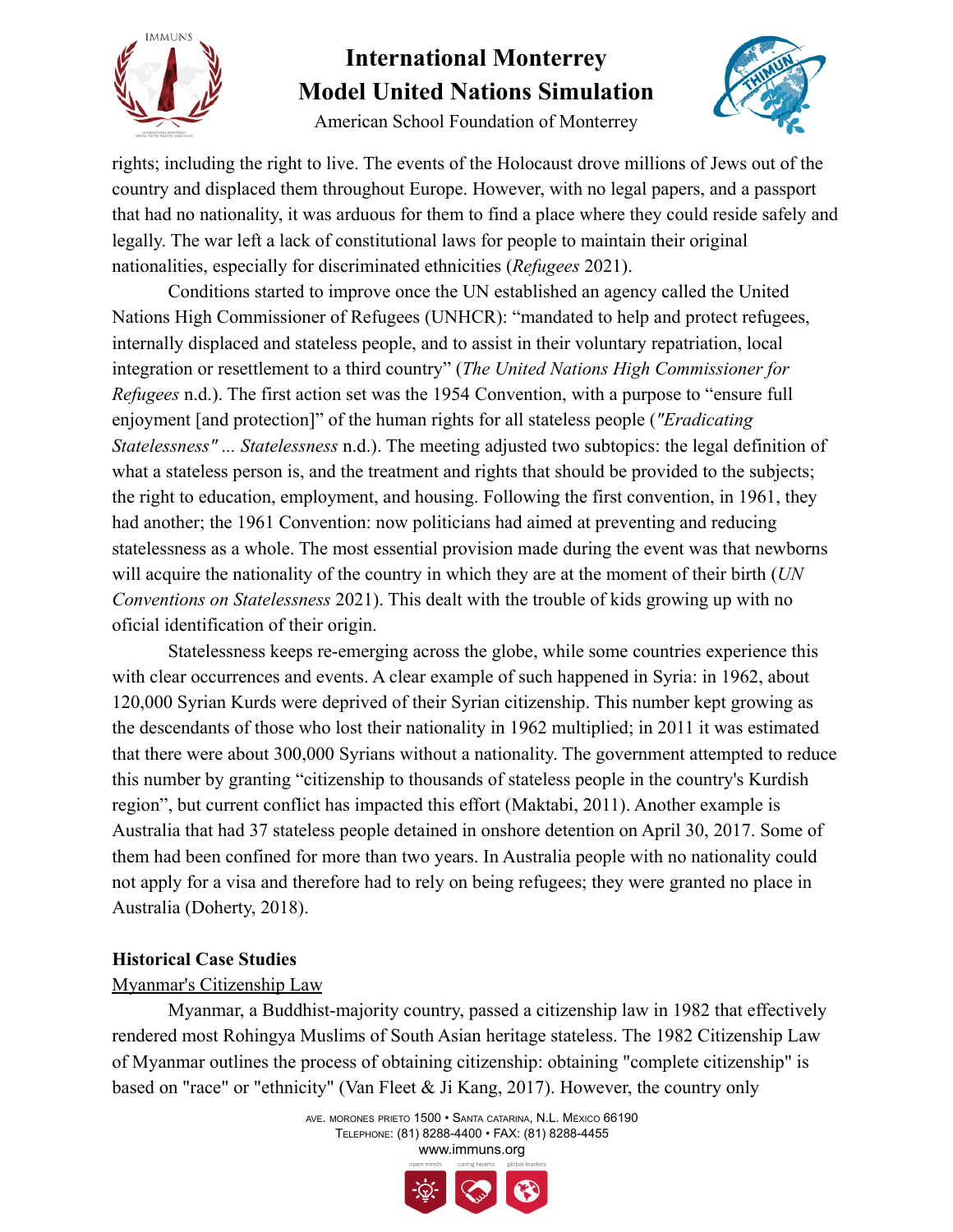

American School Foundation of Monterrey



recognizes 135 national ethnic groups, making those who do not belong to one of them at risk of being stateless. Children of unrecognized ethnicities are in danger of becoming stateless since Myanmar's national law mandates that children can only gain Myanmar citizenship if both parents are citizens and belong to one of the recognized national ethnic groups. At the moment, there are no safeguards in place to prevent children from being born stateless; most Rohingya Muslims of South Asian heritage are functionally stateless as a result of the nation's citizenship law. "Hundreds of thousands of Rohingya Muslims were forced to flee to neighbouring Bangladesh in 2017 following a military crackdown, while more than 100,000 of the persecuted minority remain" in the country (Regencia, 2021). For instance, many are being sold into slavery on fishing boats and plantations, this is one of the reasons why there is around 900,000 Rohingya live in Bangladesh, with smaller communities scattered around Asia (Batha, E., 2019).

#### Brazil Declaration and Plan of Action

In December 2014, representatives from over 20 American states joined in Brasilia, Brazil to confer and attempt to reach a solution on the problem of statelessness by 2024, alongside addressing the growing displacement trends that had been occurring. This meeting took place on the 30th anniversary of the Cartagena Declaration on Refugees, a declaration that was very helpful to international refugees, especially in Latin American countries. Brazil launched the Brazil Declaration and Plan of Action, which was adopted by 28 countries, as well as other territories in Latin America and the Caribbean. This declaration states that every person has a right to a nationality as well as "[highlights] that statelessness is a form of human rights violation" (*"Eradicating Statelessness" ... Statelessness* n.d.). The sixth chapter of this Plan of Action sets out the eradication of statelessness and includes different recommendations for countries to implement; initiatives to create statelessness conventions, expedite worldwide birth registration, advocate and establish internal protection and aid towards stateless people within countries, among other solutions. This project aims to protect refugees and expatriates, as well as provide them with the benefits they are lacking such as healthcare and the right to vote (*"Eradicating Statelessness" ... Statelessness* n.d.). This action plan caused more action taken in South and Central American countries; for example, there has been an increase in the UNHCR's presence at the border of Mexico and South America to identify and protect deported and displaced people. Another action started from this plan is the implementation of different organizations in American countries such as the *Commission on Forced Migration, Exile, and Reconciliation* in Colombia in order to provide more aid to stateless people (*"Eradicating Statelessness" ... Statelessness* n.d.).

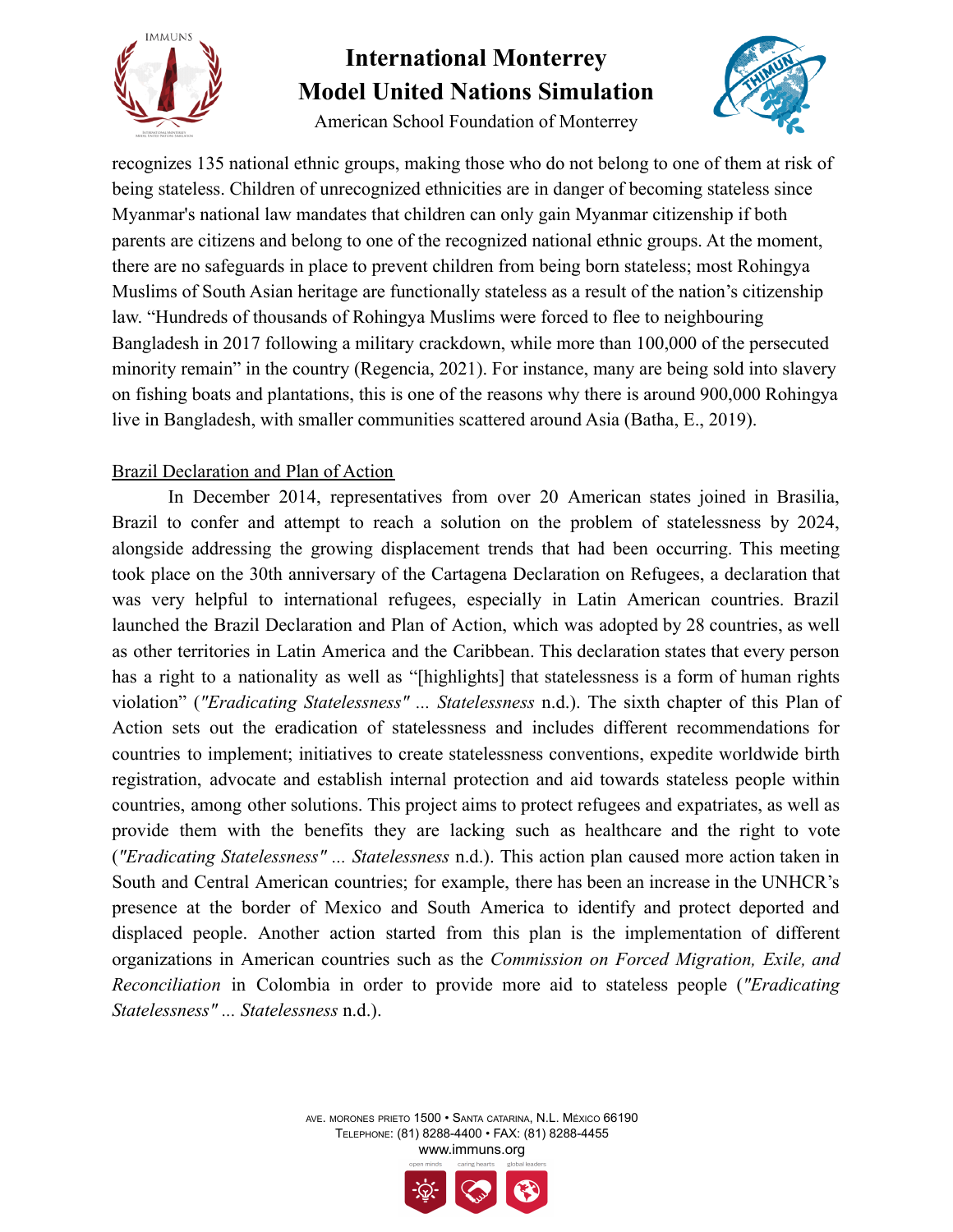

American School Foundation of Monterrey



### Yugoslav Wars: Statelessness Laws

Throughout the mid-1990s, Yugoslavia was a country made up of many different cultural and ethnic groups involving different practices and religions. The whole state was mainly divided into three groups, the Roman Catholic Croatians, the Eastern Orthodox Christian Serbians, and the Muslim Bosnians. These groups were always separated throughout the history of Yugoslavia, but the growing population and oppression by the Serbians due to their major influence in politics of the country would lead to disputes and fighting. There were different rights given depending on the cultural group people belonged in; there was substantial discrimination in the country. The Yugoslav War started in 1991 and ended up until 2001 resulting in the break up into six states: Bosnia and Herzegovina, Croatia, Montenegro, North Macedonia, Serbia, and Slovenia. The disputes between these modern countries are the same that existed when they were one nation, but the repercussions of the war can still be seen in today's world: one of them being statelessness. The war resulted in people displaced and a refugee crisis throughout southeastern Europe.

According to the UNHCR, there are currently around "5000 stateless people" found within this region (*Report on statelessness in South Eastern Europe* 2011). These individuals were found to be stateless due to a number of reasons: the loss of any sort of birth certification or personal documentation, or the lack of recognition from the states in which they resided. However, many laws have been implemented in these countries by the governments or multinational organizations in order to help these individuals be granted some form of citizenship. For example, Macedonia's Law of Aliens "provides for grant of residence permit for 'stateless persons' under Article 80 which generally refers to 'humanitarian grounds', these individuals have been issued Alien Residence Permits'', and states like Montenegro and Bosnia Herzegovina agreed to implement the "Recommendation of the Committee of Ministers to Member States on the Avoidance and Reduction of Statelessness'' as they entered the European Council (*Report on statelessness in South Eastern Europe* 2011). Through the state's and international organization's implementation of these safeguards, many individuals left stateless by the Yugoslav Wars have been provided with citizenship and rights within the states that they reside in.

#### North Korean Refugees in China

Since the Korean Separation in 1945, it is estimated that 300,000 people have defected from the country in search of better economic opportunities. While the exact number is unknown, a large part of the defections took the route to China bringing most of them from the North Hamgyong Province in North Korea: one of the poorest and most deficient regions in the country. With the immigration of North Koreans, new problems came to light, one of which was statelessness. China's strict immigration laws often prohibited the defectors from being officially

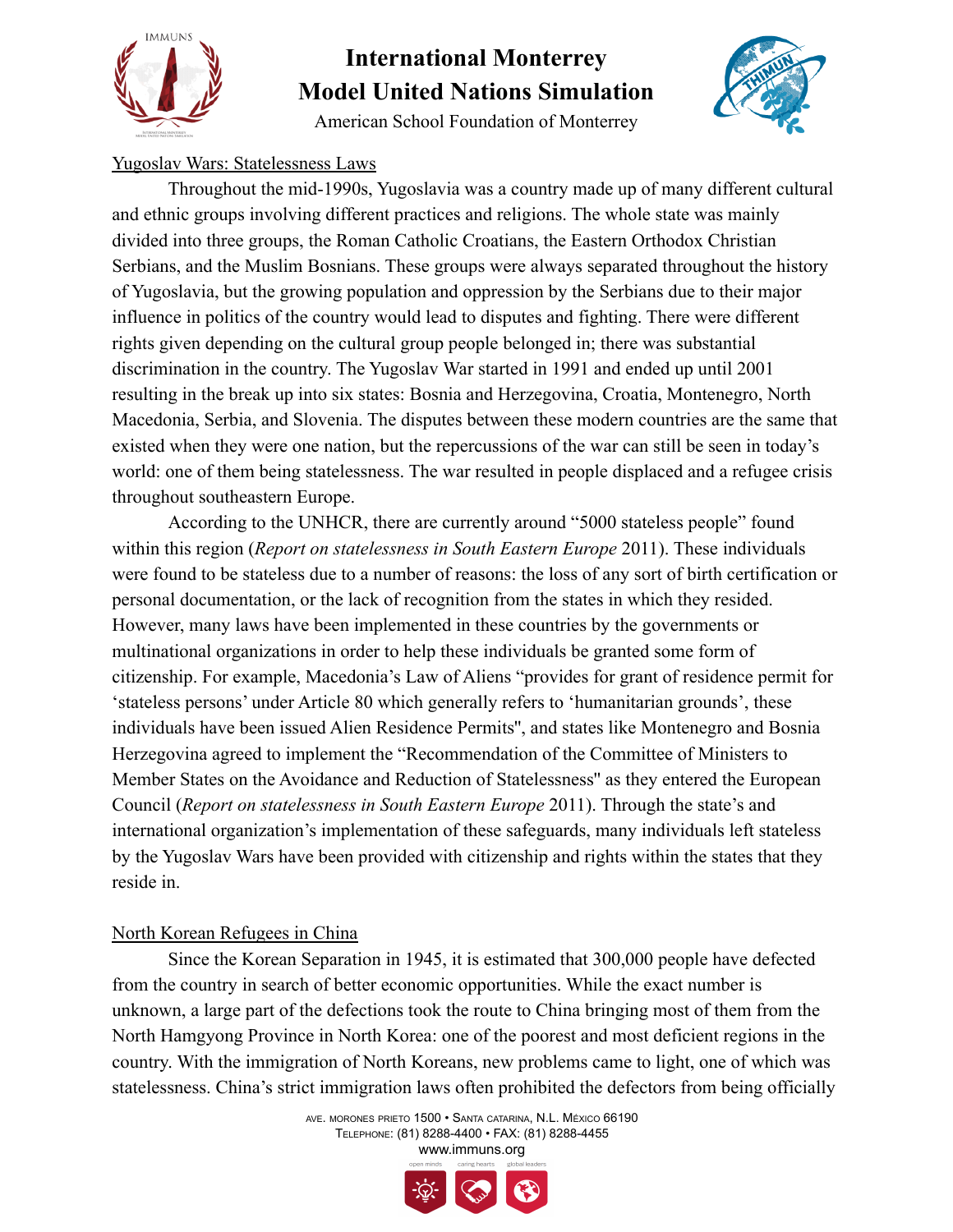

American School Foundation of Monterrey

categorized as political refugees (Tanaka, 2019). This left thousands of undocumented immigrants struggling in the streets of China, prone to human trafficking and sexual abuse. Women were left in an especially compromising position as they were often forced by the situation to make deals with Chinese men in exchange for protection. This situation alone caused more issues as undocumented women would end up pregnant with a child who did not possess the right to citizenship in any country. Today, the presence of stateless teens in China is one of the most overlooked refugee crises in the world as thousands of "illegal" teens struggle to live by that lack of human rights that citizenship entails (Van Fleet  $\&$  Ji Kang, 2017). Strict communist laws continue to force North Korean citizens to flee the country and lose their citizenship by treason. This situation has gotten to the point in which Chinese businessmen and former departees have created enterprises with the intention to aid North Korean refugees seeking a new life. As the number of departees continues to grow, so does the number of stateless individuals in China which continues to expand to refugee related crises that can be found among immigrants residing in the country (Tanaka, 2019).

#### Jew's Expulsion of Palestinians

After centuries of displacement and persecution, in the post-WWII world, the Jews saw British Palestine in the Middle East as the best chance to make their new home. However, tensions between the Muslims and Jews living in the area were rising before the British mandate was over. Eventually, the UN mandated Britain to withdraw from the region and separated the country into two separate states: Israel was a nation for all the Jews to reside in, while Palestine was a nation for the Muslims, and Jerusalem was made a special international zone. The means of this action was "to give Jews a state, and Palestinians their independence with the hopes of stopping rivalry" (Writes 2021). In the eyes of the UN the end of the British occupation that started in 1919 and ended in 1948, was a terrific opportunity to achieve peace between contradicting parties. However, once the British mandate was over, Palestinian citizens had no protection from a world power-house; meanwhile Israel was tasked with arbitrating entitlement to nationality. This resulted in the British-Palestinian passports, held by Palestinians, redeemed invalid. Following the Arab-Israeli war, which the new state of Israel won, they set a policy to reduce Muslims and increase Jew immigrants. This movement's basis was that Jews are not just an ethnic group but rather one group deserving of a nationality and state. Their Zionist scheme was described as the "eradication of Palestine from the map, both as a political entity and a basis of nationality" (Shiblak, 2006). This new power started making a lot of changes and unlawful movements. The Jews began by taking major property off the Islamic state. Then, they illicitly revoked IDs from thousands, expelled numbers of Palestinians, and those who wanted to return to their country were turned down. In the process, the number of refugees around the Middle East rose exponentially.



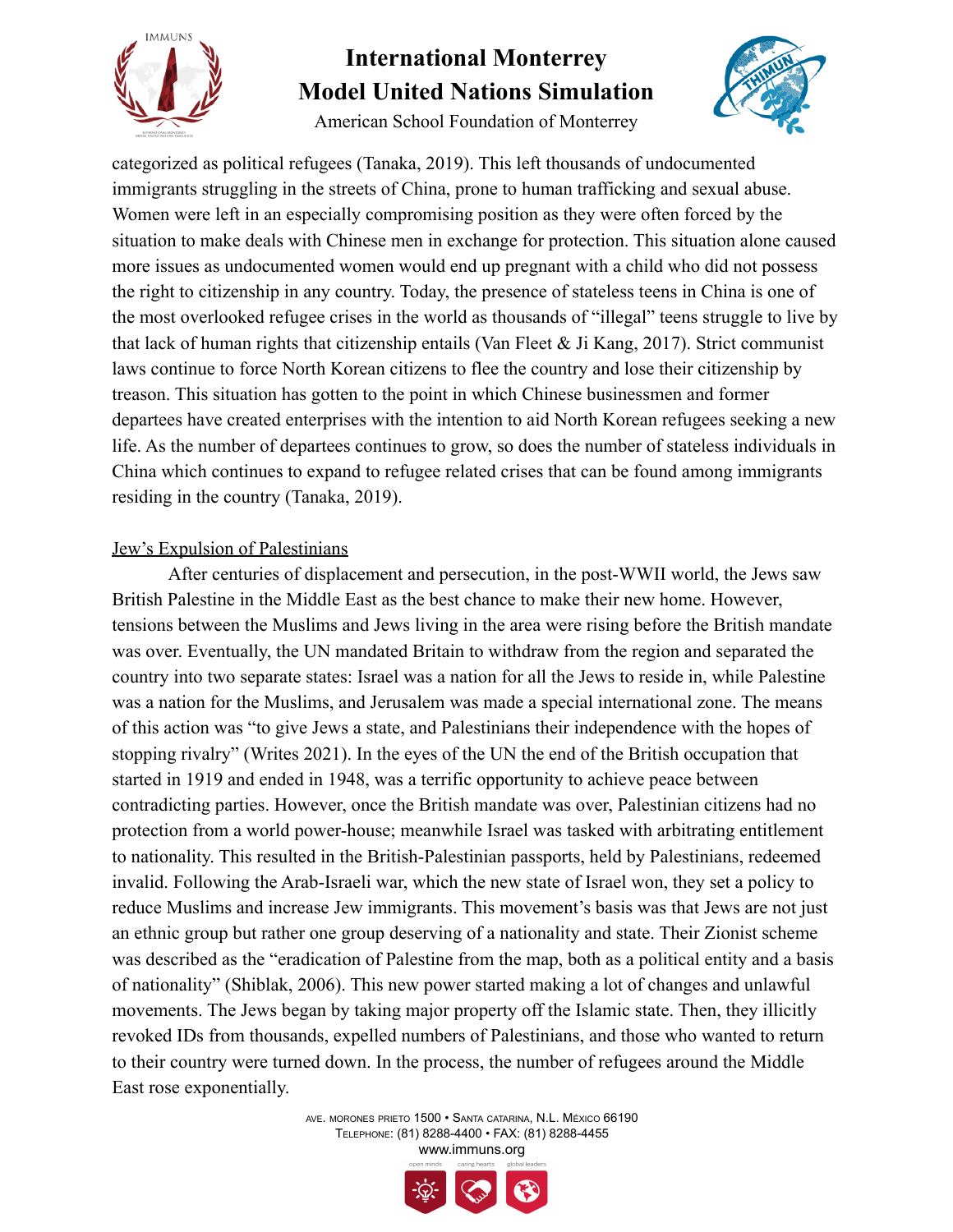

American School Foundation of Monterrey



Palestinians today fall into one of three sections: "holders of the 'Refugee Travel Document' (RTD) issued by Syria, Lebanon, Egypt, Iraq and, some other Arab countries; holders of nationalities of convenience—mainly temporary Jordanian passports; or holders of the Palestinian passport issued by the Palestinian Authority (PA)" which are not yet respected or valued (Shiblak, 2006). The events of the Zionist scheme are in the past, but currently, Palestinians keep suffering as a result of the Israeli cold war. As a result, more than four million Palestinians live without a record of an official state of origin, and most immigrants, especially in places like Lebanon and Egypt, are subject to a denial of civil rights such as housing, employment, property, communal interactions, and family unification. Due to all this, scattered Palestinian communities are one of the poorest ethnicities and are constantly subject to oppression or racism.

### **Past UN Actions**

The UNHCR started the Campaign to End Statelessness in November 2014. The 1954 Convention defined statelessness and aimed to provide stateless people with a basic set of human rights: these include, the rights to education, work, and housing, among others. Stateless individuals are also entitled to identity, travel documents, and administrative aid under the 1954 Convention. Meanwhile, the 1961 Convention was oriented in the long-term objective: to avoid and minimize statelessness. It establishes an international framework to guarantee that everyone has the right to citizenship; according to this convention, states must incorporate protections in their nationality laws to prevent statelessness at birth. This was the most important provision of the treaty as every born child would be born into a nationality regardless of their parents' nationality. It also sets important safeguards against statelessness caused by nationality loss or renunciation, as well as state succession; the agreement specifies the relatively restricted conditions under which a state may strip a person of their nationality, even if it ends in statelessness (*UN Conventions on Statelessness* 2021). The United Nations General Assembly entrusted UNHCR with the statutory mandate of identifying stateless people, preventing and minimizing statelessness across the globe, and protecting stateless people's rights. As a result, the UNHCR has assisted stateless people through a series of resolutions dating back to 1995. The Assembly also decided to provide aid to individuals under the 1961 Convention on the Reduction of Statelessness twenty years ago. Finally, the UN Refugee Agency has worked with governments, other UN agencies, as well as civil society organizations, to address the issue.

The UNHCR made huge steps toward the eventual eradication of statelessness in October 2013 when they made a call towards the international community to end statelessness by creating *The Global Action Plan to End Statelessness: 2014 – 2024*. The plan, created in accordance with the international community and external organizations, paves a road towards ending statelessness and preventing future cases. The plan consists of 10 actions that aim to be

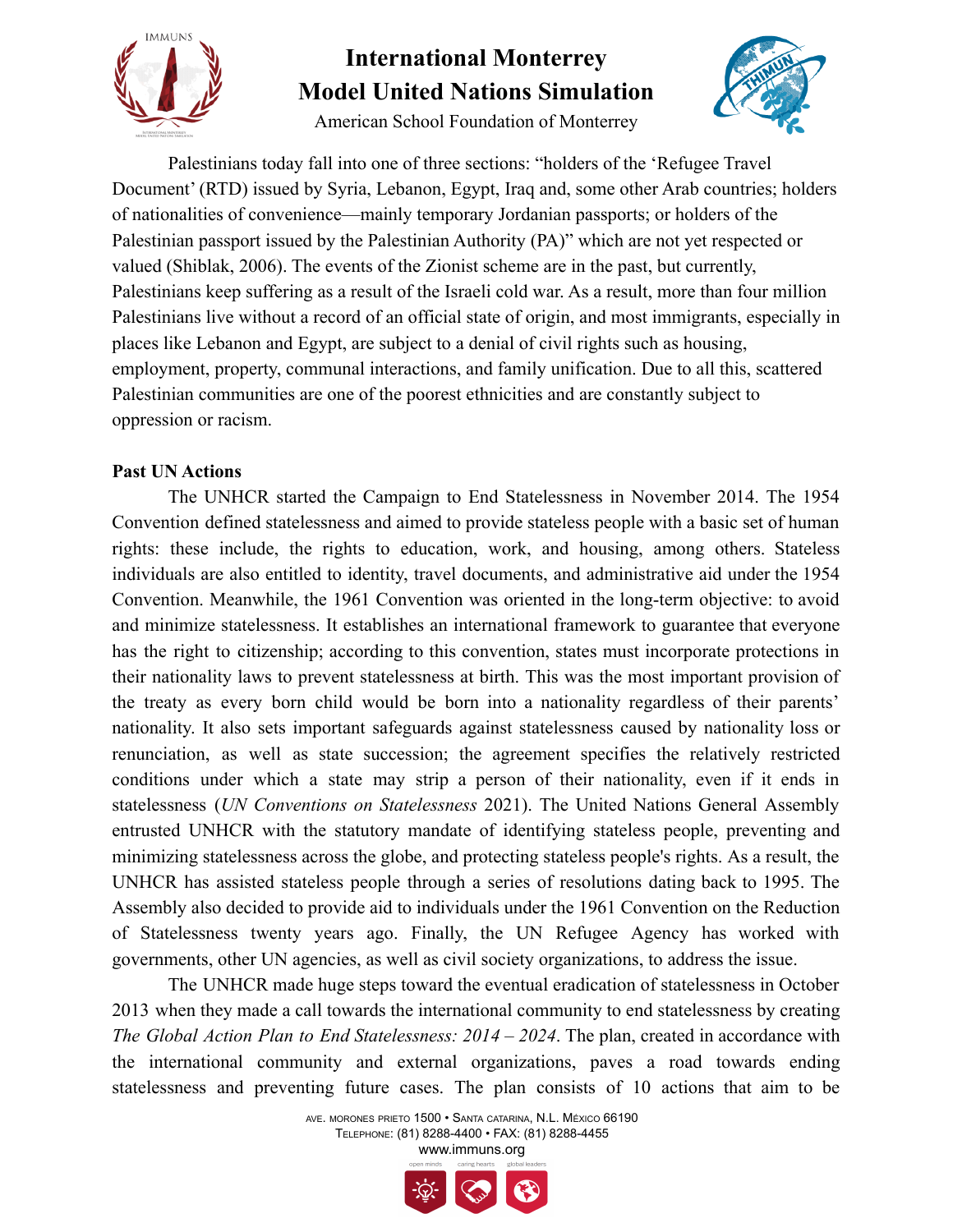



American School Foundation of Monterrey

completed between 2014 and 2024; these include: resolving existing major situations of statelessness, ensuring no more statelessness from birth, removing gender discrimination from citizenship norms, granting protection to victims of statelessness, prohibiting revokement of nationality, preventing on cases of state succession, ensuring birth registration, issuing proper nationality certification, go in alignment to UN Statelessness Conventions, and improve data regarding a stateless population (*Global action plan to end statelessness: 2014 – 2024* 2015). The UNHCR has continuously urged various key players in the situation who receive thousands of refugees every year to accelerate this process seeing the results of badly managed refugee crises around the world. Through this action plan, the UNHCR hopes to take big steps towards the eradication of this prevalent crisis, and by doing so helping the overall immigration issue that thousands of refugees face all around the world.

### **IV. Key Players and Points of View**

### Bangladesh

Currently, Bangladesh has been accommodating over 906,000 refugees, especially Rohingya Muslims, despite the country's own economic and resource restrictions. Many refugees are from the Rakhine State, a territory inside of Myanmar, and west of Bangladesh, which has been declared stateless by the government. Aside from the refugees in Bangladesh, approximately 200,000 stateless people are living in the Rakhine State, making Myanmar the country with the largest stateless population. Bangladesh is not a part of *1951 Convention Relating to the Status of Refugees,* which is a legal document that "asserts that a refugee should not be returned to a country where they face serious threats to their life or freedom," even though this "is now considered a rule of customary international law," (*Submission by the ... BANGLADESH* 2012). Therefore, in this nation there is no provision for refugees in the national legislation, however, there have been other laws implemented which protect all people in their country. Bangladesh has two main refugee camps in the Cox's Bazar district. These sites have been improving in quality over the years and now provide more humanitarian aid, early education, less reported cases of severe and acute malnutrition, and lower mortality rates. Despite this, Bangladesh has announced that it will review its refugee policy, and given a recent increase in violence in the Rakhine State, the border between Bangladesh and Myanmar has been closed. Media has also reported that around 4,000 refugees have been sent back to the Rakhine State. Myanmar's state counsellor, Aung San Suu Kyi, has been heavily criticized for her lack of involvement on the issue (*Submission by the ... BANGLADESH* 2012).

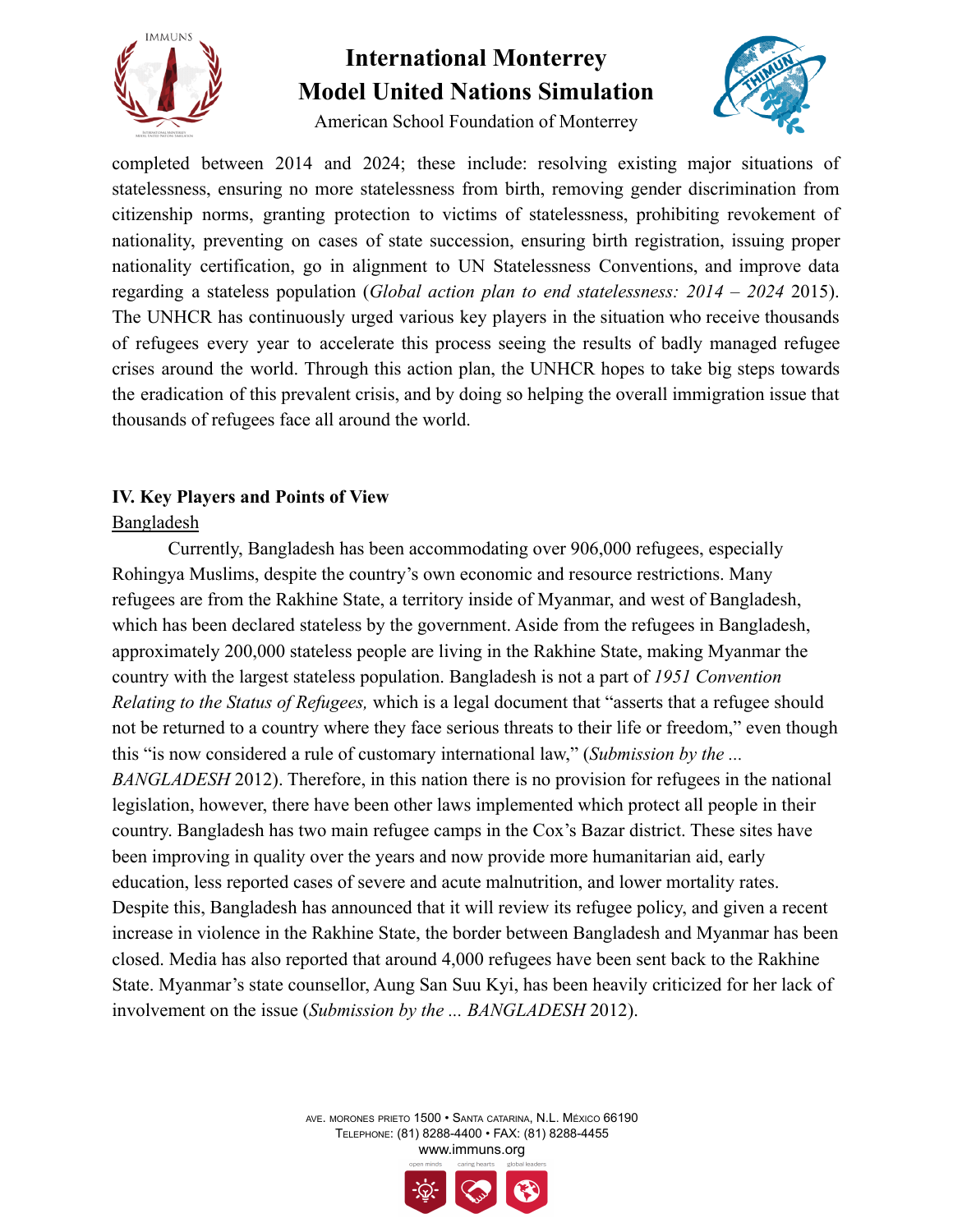

American School Foundation of Monterrey



#### United Kingdom

Statelessness is governed by a patchwork of laws, policies, and practices. In 2013, the United Kingdom (UK) implemented a Statelessness Determination Procedure (SDP) and it is a signatory to the majority of important human rights treaties. In most circumstances, the safeguards are in place to avoid childhood statelessness. However, there are considerable gaps in prevention in general: The UK does not consider statelessness to be a human rights issue nor do they have a time limit on immigration detention. They believe that a stateless person in the UK Immigration Rules includes exclusion criteria that go beyond the 1954 Convention (Carter, 2021). The UK SDP enables some people to have their statelessness acknowledged and to get residency and socio-economic rights, as well as a path to naturalization. However, there are procedural barriers and exclusion provisions including: a lack of legal aid in some jurisdictions, limited appeal rights, and a high standard of proof. Applicants have little rights, in some situations, they may be held while awaiting a ruling, which is oftentimes illegal. Statelessness is not always regarded as a legally important fact in detention decisions, and in some situations, a lack of procedural safeguards, such as no time restriction on immigration custody, leads to repeated and protracted incarceration. Most children born in the UK or to British nationals abroad are protected from becoming stateless under British nationality law; nevertheless high registration and naturalization fees, with no possibility of exemption or reduction, are a major barrier to stateless people acquiring British nationality. The UK government also has broad powers to strip British citizens of their citizenship, even if this results in statelessness in some situations (Carter, 2021).

#### Myanmar

Out of all the ethnicities who have been displaced and lost their nationality, the Rohingya ethnic group is the biggest. Rohingya is a stateless Muslim minority that is rooted in Myanmar's Rakhine State (*The Rohingya Crisis* 2017). Most of the problem can be dated to 1962 when the military regime rose to power in Myanmar with a focal point to expel Muslims; this priority continues to this day with the democratic regime in place (Awan, 2021). The government took various decisions to complete their vision of a country without Muslims, but by far the biggest measure they took was the 1982 citizenship law: a legislation that recognized 135 ethnic groups inside the country, excluding the Rohingya. As a result, neighboring countries have been victims of migrants and refugees for those seeking asylum; although many refugees seek to return to their homeland, they fear the persecution or action that will be taken against them by officials. The citizenship law implies that people born need both parents to be citizens so that they can attain one for themselves. However, non-citizens cannot acquire their nationality through marriage, nor by long-period of residency (*Statelessness in Myanmar* n.d.). The number of individuals who have been left with no papers of origin due to these conditions keeps on



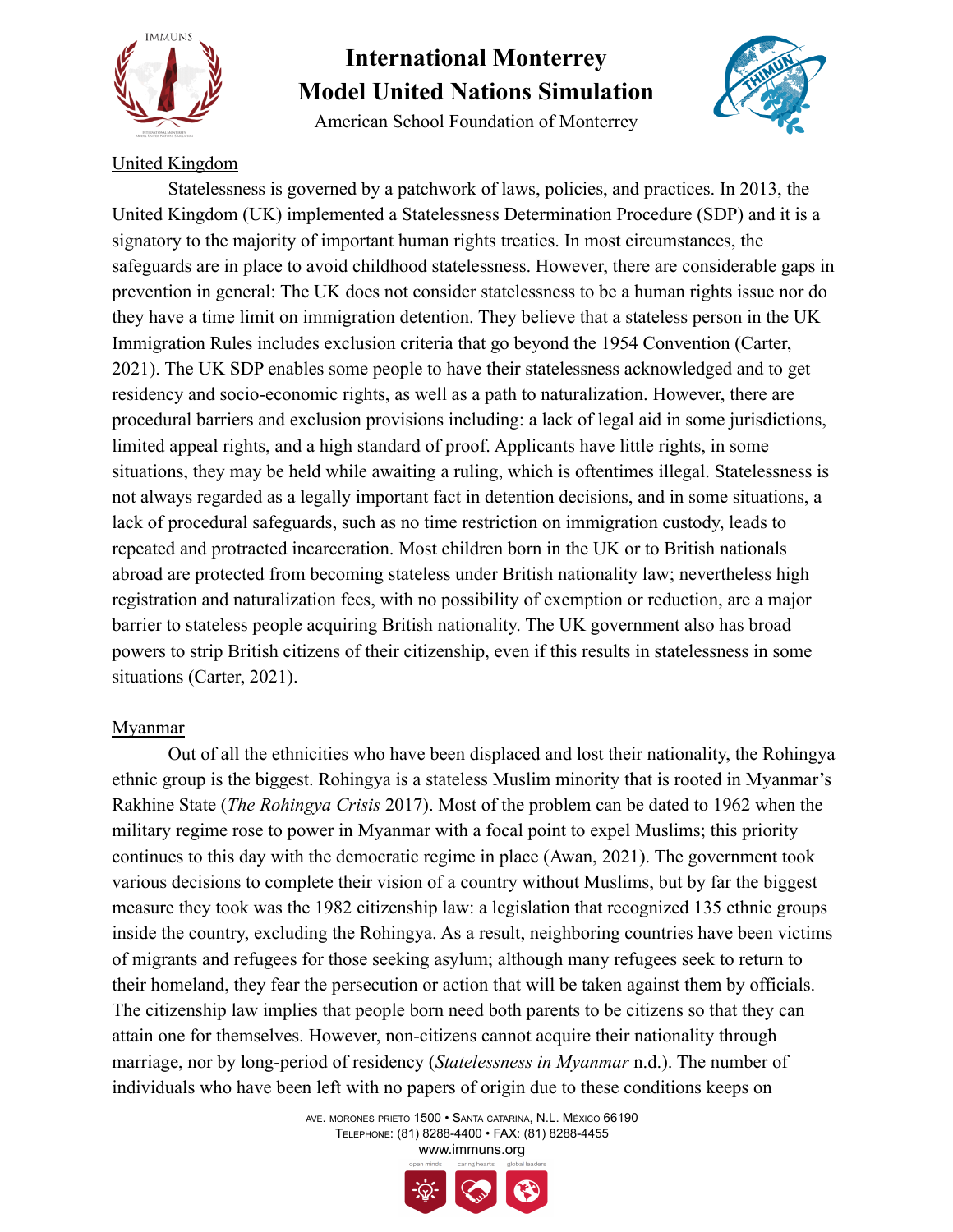

American School Foundation of Monterrey



increasing. Now, stateless Rohingya are estimated somewhere around 1.6 million to 1.9 million. In this country the anti-muslim sense is not the only factor inhibiting people to get official nationalities, another problem is fraud and sudden, unpredictable government decision making (*The displaced and ... Myanmar* 2019). The actions of the government have been brutal, such as the violence of June 2012 that left 200 dead and 150,000 homeless, increasing the number of stateless people in the country (*The Rohingya Crisis* 2017).

#### Poland

Despite being a signatory to several key human rights documents, Poland has yet to ratify any of the main statelessness conventions. Its data on the country's stateless population is unreliable, and there is no particular mechanism for determining statelessness. Some stateless people may be able to legalize their status through alternative administrative procedures, such as during return or removal proceedings, but there are considerable safeguards in place. Stateless people can be detained merely to confirm their identity, and their protection requirements are not taken into account during the detention process. In Poland, stateless people can apply for naturalization legally, but residency and documentation requirements are substantial obstacles (Przybysławska, 2021). Polish nationality law includes protections to prevent statelessness in the case of adopted children and foundlings, and it also allows for the acquisition of nationality by a child born on the territory to unknown or stateless parents. However, it does not prevent statelessness for children whose foreign parents are unable to impart nationality, and there are practical barriers to acquiring Polish nationality for children born abroad to same-sex parents, which are discriminatory and may lead to statelessness. The parents' legal residence is not necessary for birth registration, and while Poland has received UPR recommendations on access for this particular policy, there have been no recent reports of birth registration hurdles (Przybysławska, 2021).

#### Côte d'Ivoire (Ivory Coast)

Statelessness within the African continent has become a growing issue throughout the years and Côte d'Ivoire has played a significant role in the establishment of citizenships and providing residence to unrecognized people. Côte d'Ivoire encourages immigration within its country as a means to provide work opportunities to people who struggle; a total of 2 million immigrants living in Côte d'Ivoire and around a quarter of the population having foreign descent have been the result. However, the massive influx of immigrants within the country and the consequent civil wars in the span of a decade that would split the government in two has resulted in around "700,000 stateless individuals'' (*World's stateless people: ... go?* 2014). This has affected the lives of many supposedly 'Ivorian' people, hurting their chances in regards to job opportunities, education, or even place of residence. Statelessness in Côte d'Ivoire however, is



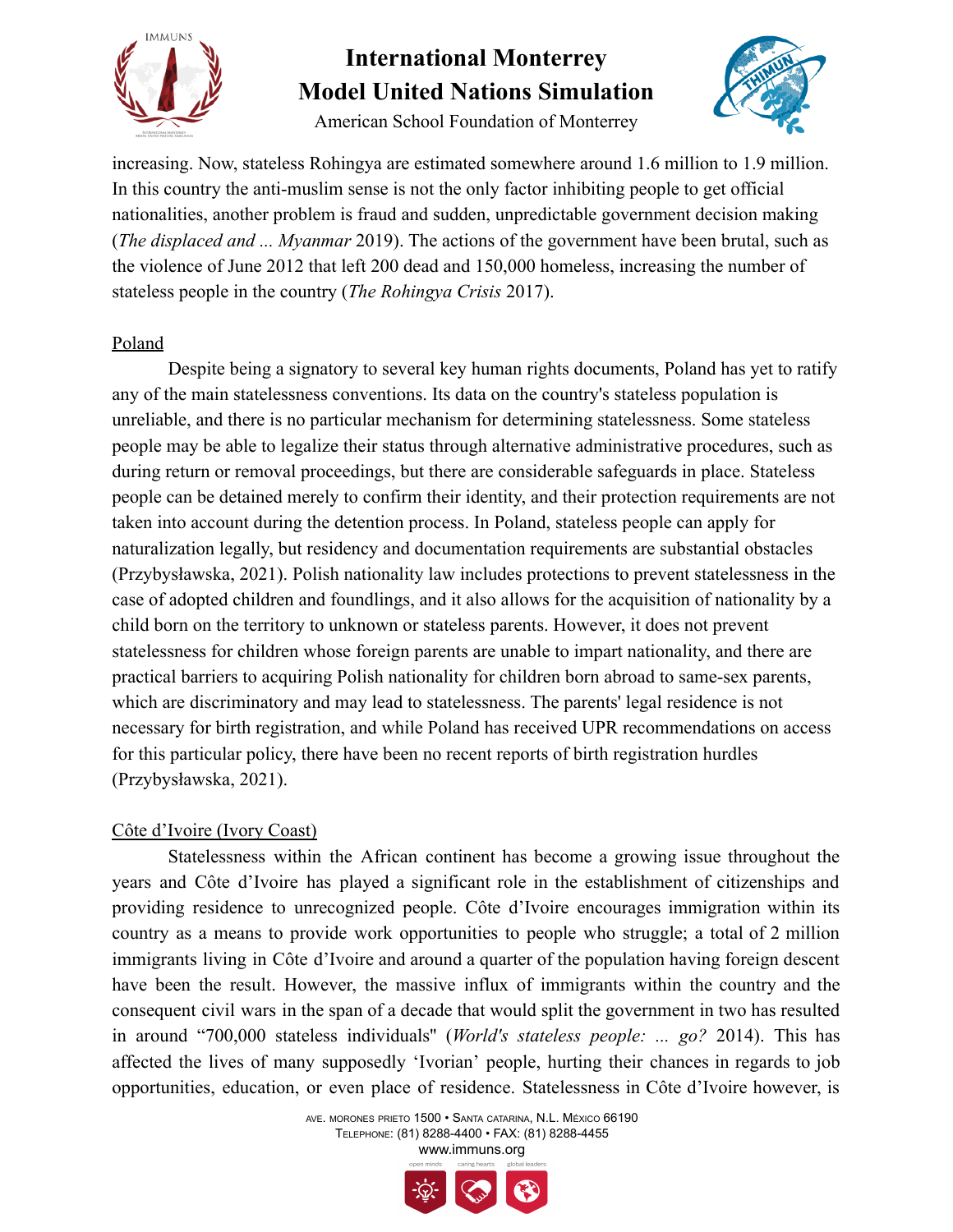



American School Foundation of Monterrey

not an issue that is being ignored; action is being taken by the government in order to solve this issue.

As of September 2020, Côte d'Ivoire has adopted Africa's first legal process to identify and protect stateless individuals. This established procedure would provide previously unrecognized people with "identity documents, school enrollment, access to health services, lawful employment, a bank account, and the ability to buy land" (*Côte d'Ivoire Adopts ... People*, 2020). Côte d'Ivoire has also played a vital role in Africa in the past, with involvement in two Statelessness Conventions in 2013, as well as the adoption of the Abidjan Declaration on the Eradication of Statelessness. Since the adoption of the declaration, "34,000 birth certificates [have been] issued mainly in Benin, Ivory Coast, and Mali, and 10,550 nationality certificates [were] issued by Ivory Coast" (ECOWAS, 2017). The lives of many Ivorian people have changed drastically due to the initiative taken by the government, and has been regarded as a prime example for other African countries to also follow suit (*Côte d'Ivoire Adopts ... People*, 2020).

#### **V. Possible Solutions**

There are many ways to solve the issue of statelessness: an essential step to take is addressing major, existing cases of statelessness, that way those who are entitled to nationality documents would receive them. However, to completely resolve the issue, delegations from all over the world must come together to an agreement. For example, agreeing to the UN Statelessness Conventions which are described in previous paragraphs (*UN Conventions on Statelessness*, 2021). Another idea would be to grant stateless migrants protection status and make naturalization easier for them. However, it is important to note that many nations would not be happy to make naturalization easier due to its implications and nationalistic laws. Adding on, to make sure that newborns do not fall victims of statelessness, nations should ensure that all births are registered despite the country they were born in. Another approach is the one taken by Brunei, Kuwait, Dubai, and Saudi Arabia, who granted citizenship to some stateless people born in their nations in exchange for investments in Antigua, also known as Waladli, solutions such as these benefit both the country giving the citizenship and the person receiving it. Furthermore, another solution would be to pressure for the removal of gender discrimination from national legislation and prohibit nationality denial, loss, or deprivation based on any type of discrimination. It is important to note that several states will be against this solution as their laws were specifically designed to do this.

Even though these are the factors mainly considered to solve statelessness, the possibility of state succession or separation should also be taken into account whenever solving or preventing statelessness. Promoting social inclusion and stability allows for the avoidance of

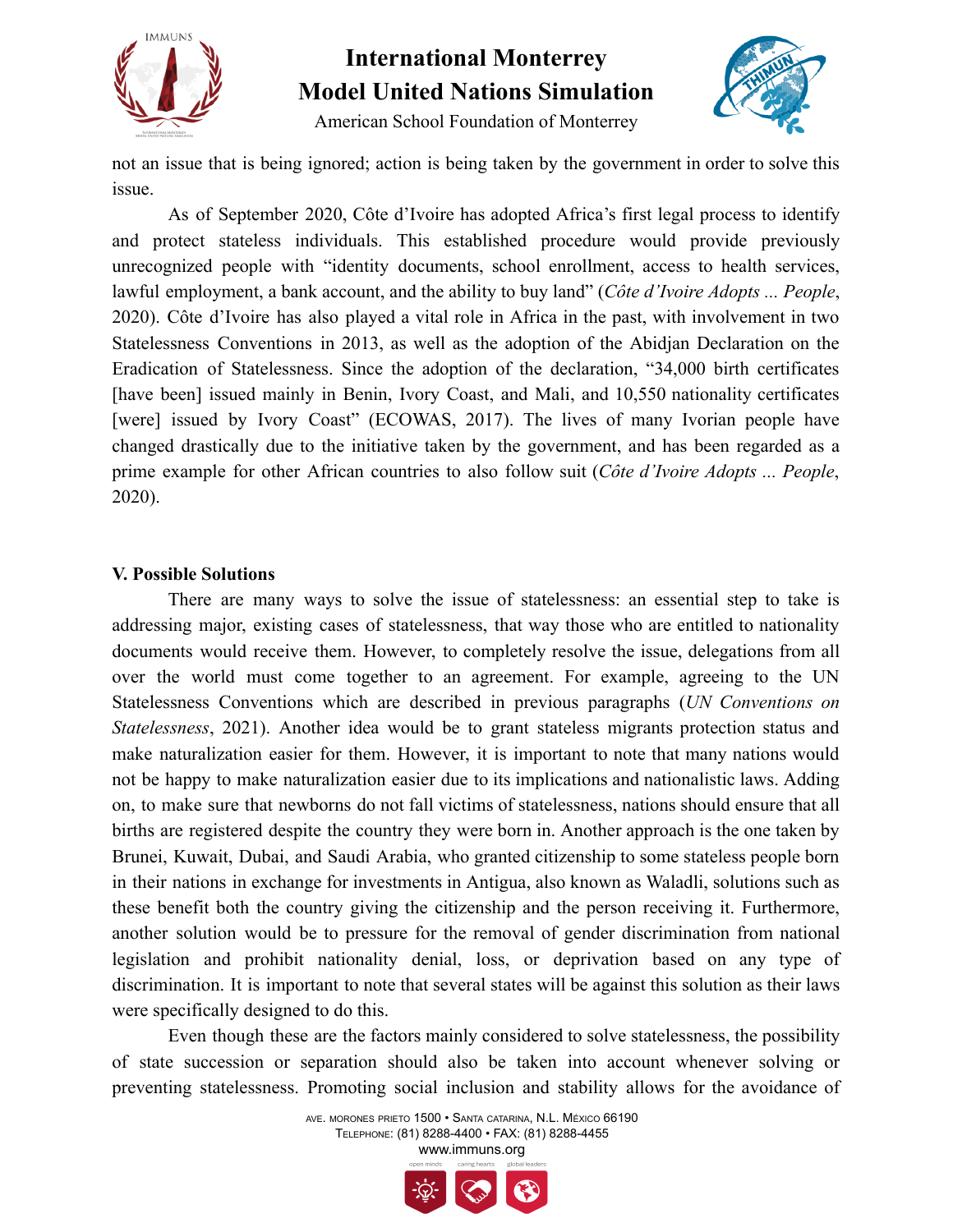

American School Foundation of Monterrey



state separation lowering the chance of a mass amount of stateless people. Considering state separation to be a possibility, the newly formed nations should provide provisions, whenever outlining or transferring new territories while also tackling the current citizenship of people living within these boundaries. As stated within the 1961 *Convention on the Reduction of Statelessness*: "no person shall become stateless as a result of the transfer" (*Convention on ... UNHCR*, 1961). Though this case of statelessness is rather rare compared to descrimination or lack of birth registration, its impact and effects should not be misjudged. Cases such as those of South Sudan and the previously mentioned Yuogslavia have left a vast amount of people without rights or opportunities.

Another solution would be for governments to facilitate the acquisition of a nationality for the stateless population. The UNHCR has worked alongside governments to grant stateless people nationality in the corresponding countries. However, this solution is not accessible to many refugees since they do not know how to apply for citizenship, also some governments impede this process from occurring due to political, economic, or social reasons (*Convention on ... UNHCR*, 1961). To accomplish this solution, the UNHCR must work with governments, more specifically, in countries where statelessness is a larger issue, and facilitate the process of obtaining a nationality; as well as partnering with non-governmental organizations, media networks, and UN partners to publicize this solution. Making the solution more public will cause the stateless population to have more information on how to procure citizenship. This solution has been implemented by the CLARCIEV, which is a Latin American and Caribbean Council, and they have been devoted to promoting the pursuit of a nationality, "especially in the context of large movements of refugees and migrants" (*"Eradicating Statelessness" ... Statelessness* n.d.).

#### **VI. Current Status**

The UNHCR has an ongoing decade-long campaign to eradicate statelessness on a global scale. The campaign started in 2014 along with the UN Refugee Agency and makes yearly reports evaluating their performance to determine effectiveness. By 2017 the *#IBelong* campaign had helped more than 166,000 people gain nationality, and amassed twenty more states into the Statelessness Conventions; now the 1954 convention holds ninety-one states and1961 amounted to seventy-three. However, a call to action was made by UN High Commissioner for Refugees, Filippo Grandi. He mentioned that although much was accomplished there was still plenty of work to be done, and millions of people to be helped. The more aid the UNHCR and the *#IBelong* campaign get from politicians, governments, and legislators the better to reach their goal on time (*Four years into its #IBelong ... states* 2018).

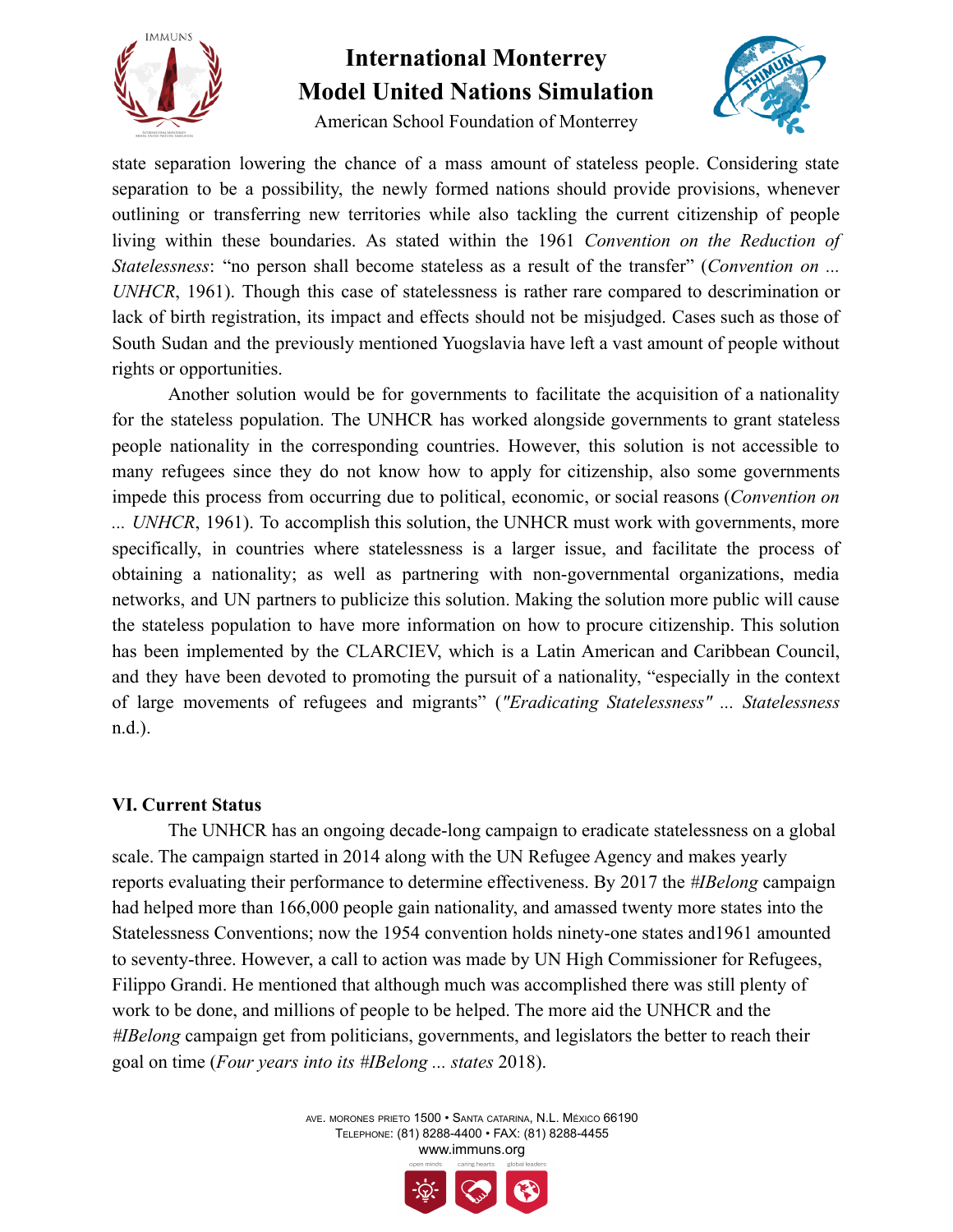

American School Foundation of Monterrey



The initiative is based on several goals that hope to reduce and eventually eradicate statelessness all around the world. These objectives can be accomplished through four steps, which, according to the UNHCR, include: "identification, prevention, reduction, and protection" (*How UNHCR helps stateless people* n.d.). Identification is needed to know where the problem comes from and how certain laws are stripping thousands from their rights. When the root of the problem is now known, legislation can be made to correct those policies and manage the situations of thousands of stateless people. As for now, the issue has been identified and certain regions of the globe have been deemed responsible for the majority of the statelessness that the world encounters (*How UNHCR helps stateless people* n.d.).

It has been remarked that the wide majority of the stateless people are located in Africa and Asia. It was good tidings when two regulations were signed "on [September 2, 2020] formally establish procedures that will regularize the status of stateless people and fulfill a crucial component of Côte d'Ivoire's National Action Plan" (*Côte d'Ivoire adopts ... people* 2020). This will benefit people who were not legally recognized, to now gain "identity documents, enroll in school, access health services, seek lawful employment, open a bank account, and buy land" (*Côte d'Ivoire adopts ... people* 2020). This contributes to the second and third steps of the UNHCR's plan in which the goal is to prevent future cases and reduce existing ones.

As seen in Côte d'Ivoire's case and many other countries, the most effective and simplest way, that has been shown to gradually moderate statelessness, has been through the compliance of state governments with UNHCR. Small modifications in the legislation will help more people acquire a nationality. Although there are many parties involved in diminishing this global issue such as NGOs and private lawyers, it appears that the everpresent medium UNHCR. Ultimately, to grant basic human rights to all people on earth, more countries need to focus on what people can provide rather than where they came from. Societies were built by people to protect each other; today the modern world has globalized into one human society: it is up to everybody to take care of everybody, which is why the committee must find a solution to this problem.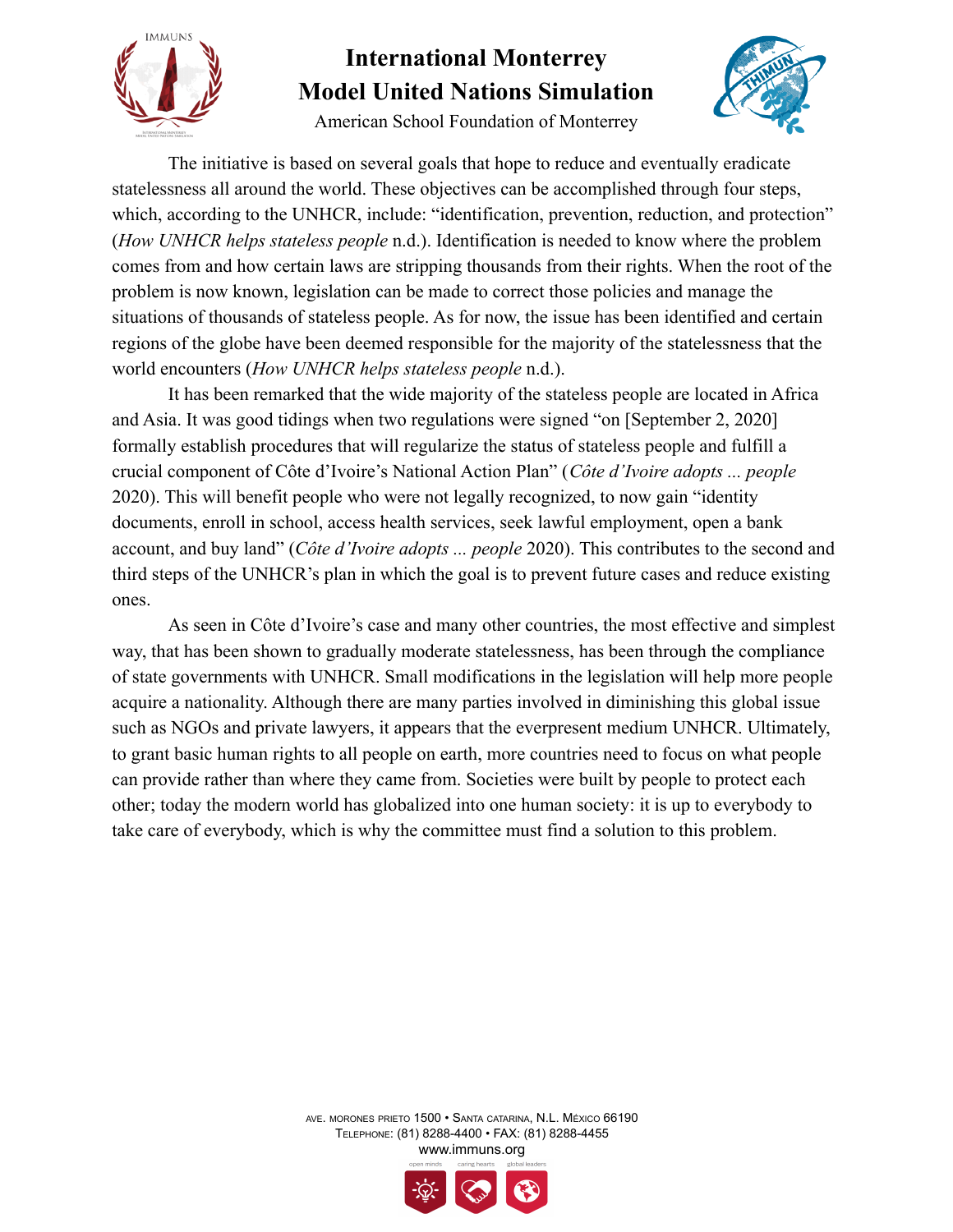



#### **VII. Bibliography**

- Awan, S. (2021, January 15). *The statelessness problem of the Rohingya Muslims*. Open Scholarship. [https://openscholarship.wustl.edu/law\\_globalstudies/vol19/iss1/7/.](https://openscholarship.wustl.edu/law_globalstudies/vol19/iss1/7/)
- Batha, E. (2019, June 26). *Factbox: Where are the world's stateless people?* Reuters. [https://](https://www.reuters.com/article/us-global-statelessness-conference-factb-idUSKCN1TR00J) [www.reuters.com/article/us-global-statelessness-conference-factb-idUSKCN1TR00J](http://www.reuters.com/article/us-global-statelessness-conference-factb-idUSKCN1TR00J).
- Carter, J. (2021, July 19). *United Kingdom*. Statelessness Index. [https://index.statelessness.eu/](https://index.statelessness.eu/country/united-kingdom#:~:text=The%20UK%20has%20a%20dedicated,definition%20of%20a%20stateless%20person) [country/united-kingdom#:~:text=The%20UK%20has%20a%20dedicated,definition%20o](https://index.statelessness.eu/country/united-kingdom#:~:text=The%20UK%20has%20a%20dedicated,definition%20of%20a%20stateless%20person) [f%20a%20stateless%20person](https://index.statelessness.eu/country/united-kingdom#:~:text=The%20UK%20has%20a%20dedicated,definition%20of%20a%20stateless%20person).
- Chouinard, S. (2016). Stateless Nations. In K. Cordell & S. Wolff (Eds.), *The Routledge Handbook of Ethnic Conflict* (2nd ed., pp. 72-84). Routledge.
- Doherty, B. (2018, March 27). *Stateless in Australia: New centre to shine light on those incarcerated without hope*. The Guardian. [https://www.theguardian.com/australia-news/](https://www.theguardian.com/australia-news/2018/mar/27/stateless-in-australia-new-centre-to-shine-light-on-those-incarcerated-without-hope) [2018/mar/27/stateless-in-australia-new-centre-to-shine-light-on-those-incarcerated-witho](https://www.theguardian.com/australia-news/2018/mar/27/stateless-in-australia-new-centre-to-shine-light-on-those-incarcerated-without-hope) [ut-hope.](https://www.theguardian.com/australia-news/2018/mar/27/stateless-in-australia-new-centre-to-shine-light-on-those-incarcerated-without-hope)
- ECOWAS. (2017, March 2). *Abidjan declaration on the eradication of statelessness achievements of the Abidjan Declaration 2 years after - world*. [https://reliefweb.int/](https://reliefweb.int/report/world/abidjan-declaration-eradication-statelessness-achievements-abidjan-declaration-2-years) [report/world/abidjan-declaration-eradication-statelessness-achievements-abidjan-declarati](https://reliefweb.int/report/world/abidjan-declaration-eradication-statelessness-achievements-abidjan-declaration-2-years) [on-2-years](https://reliefweb.int/report/world/abidjan-declaration-eradication-statelessness-achievements-abidjan-declaration-2-years).
- European Network on Statelessness. (n.d.). *Statelessness in Myanmar*. Stateless Journeys. <https://statelessjourneys.org/resources/statelessness-in-myanmar/>.
- Fraser, D., & Caestecker, F. (2013). Jews or Germans? Nationality Legislation and the Restoration of Liberal Democracy in Western Europe after the Holocaust. *Law and History Review*, *31*(2), 391–422. [http://www.jstor.org/stable/23489485.](http://www.jstor.org/stable/23489485)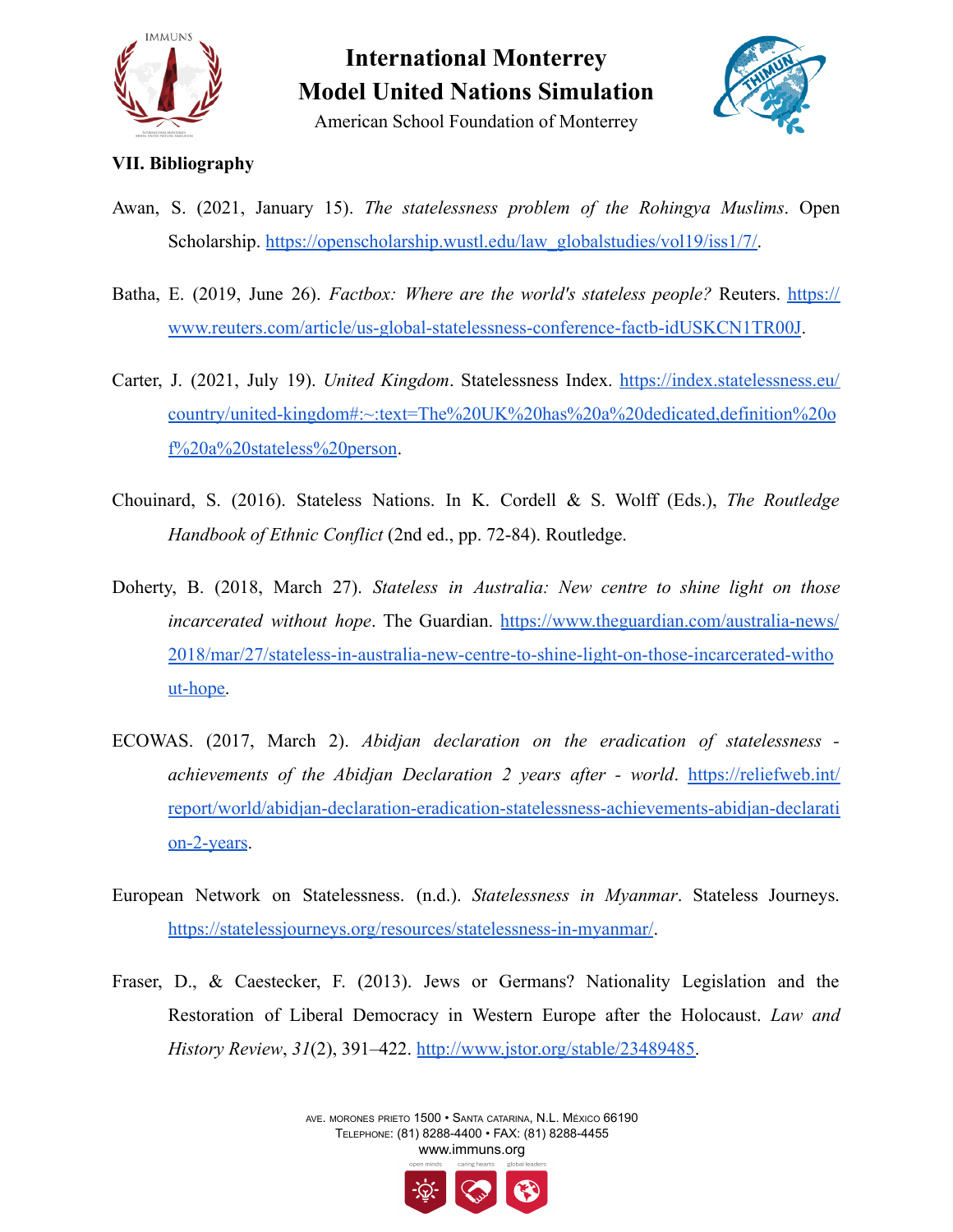



- Geneva Internet Platform. (n.d.). *The United Nations High Commissioner for Refugees*. Digital Watch. [https://dig.watch/actors/united-nations-high-commissioner-refugees.](https://dig.watch/actors/united-nations-high-commissioner-refugees)
- Goris, I., Reddy, J., & Khon, S. (2009, March 31). *Statelessness: What it is and why it matters*. Open Society Justice Initiative. [https://www.justiceinitiative.org/voices/statelessness](https://www.justiceinitiative.org/voices/statelessness-what-it-and-why-it-matters#footnote_2)[what-it-and-why-it-matters#footnote\\_2.](https://www.justiceinitiative.org/voices/statelessness-what-it-and-why-it-matters#footnote_2)
- Maktabi, R. (2011, April 8). *Stateless Kurds in Syria granted citizenship*. CNN. [http://edition.cnn.com/2011/WORLD/meast/04/07/syria.kurdish.citizenship/index.html.](http://edition.cnn.com/2011/WORLD/meast/04/07/syria.kurdish.citizenship/index.html)
- Massey, H. (2010, April). *UNHCR and De Facto Statelessness*. United Nations High Commissioner for Refugees. Retrieved from [https://www.unhcr.org/4bc2ddeb9.pdf.](https://www.unhcr.org/4bc2ddeb9.pdf)
- Merritt, G. (2021, October 19). *Statelessness is a big problem, so let's revive 'Nansen' passports*. Friends of Europe. [https://www.friendsofeurope.org/insights/statelessness-is-a-big](https://www.friendsofeurope.org/insights/statelessness-is-a-big-problem-so-lets-revive-nansen-passports/)[problem-so-lets-revive-nansen-passports/.](https://www.friendsofeurope.org/insights/statelessness-is-a-big-problem-so-lets-revive-nansen-passports/)
- Nobel Prize Outreach AB 2021. (2021). *Nansen International Office for Refugees – History*. NobelPrize.org. <https://www.nobelprize.org/prizes/peace/1938/nansen/history/>.
- Przybysławska, K. (2021, July 19). *Poland*. Statelessness Index. [https://index.statelessness.](https://index.statelessness.eu/country/poland) [eu/country/poland](https://index.statelessness.eu/country/poland).
- Regencia, T. (2021, June 18). *Myanmar coup displaces thousands as global refugee numbers rise*. Al Jazeera. [https://www.aljazeera.com/news/2021/6/18/unhcr-urges-action-as](https://www.aljazeera.com/news/2021/6/18/unhcr-urges-action-as-refugees-hit-record-high-of-82-4-million)[refugees-hit-record-high-of-82-4-million.](https://www.aljazeera.com/news/2021/6/18/unhcr-urges-action-as-refugees-hit-record-high-of-82-4-million)
- Reliance Industries. (2014, November 4). *World's stateless people: Where do people with no country go?*. Firstpost. [https://www.firstpost.com/world/worlds-stateless-people-where](https://www.firstpost.com/world/worlds-stateless-people-where-do-people-with-no-country-go-1787075.html) [-do-people-with-no-country-go-1787075.html.](https://www.firstpost.com/world/worlds-stateless-people-where-do-people-with-no-country-go-1787075.html)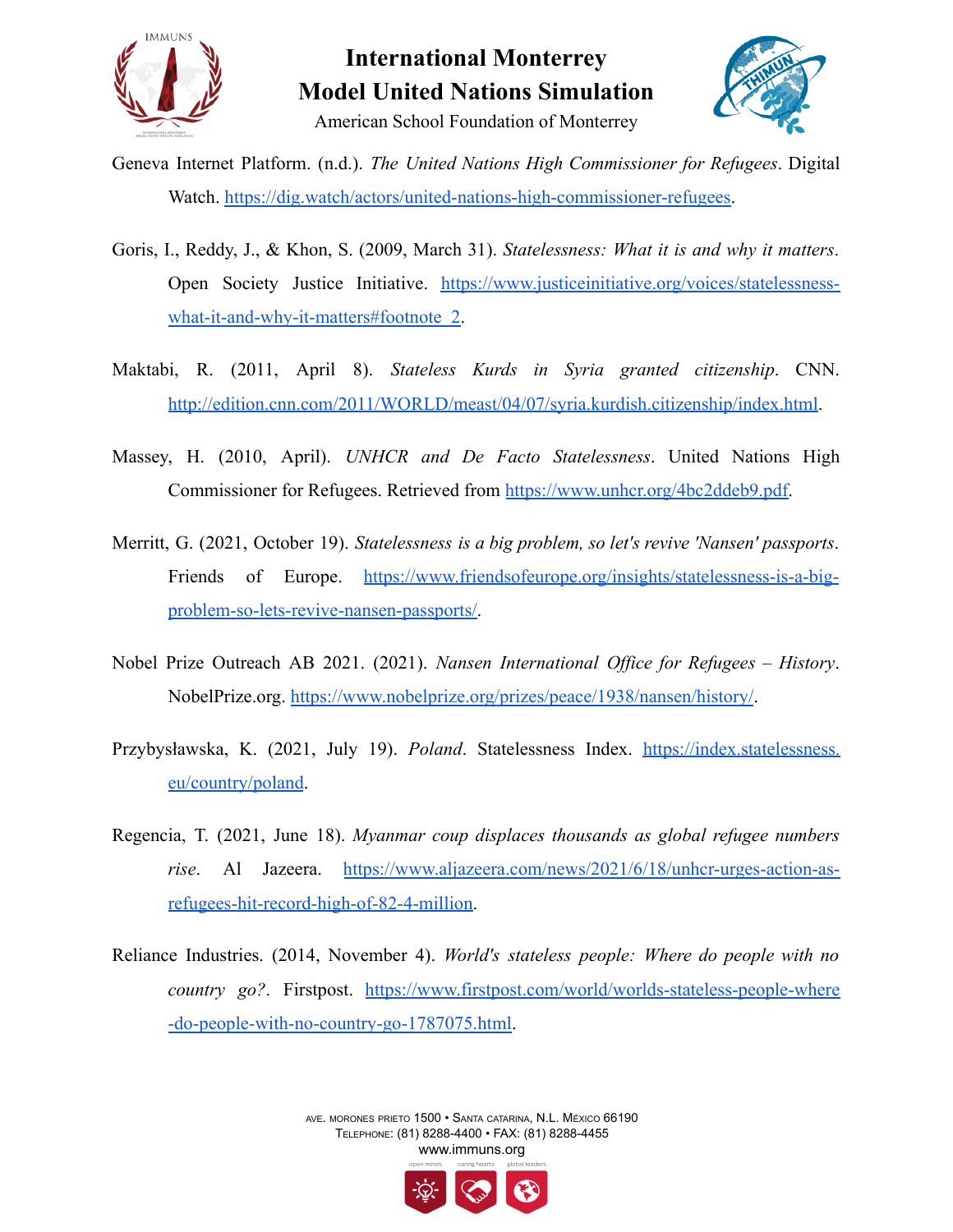



American School Foundation of Monterrey

- Results of the High-Level Segment on Statelessness Ibelong. [https://www.unhcr.org/ibelong/](https://www.unhcr.org/ibelong/results-of-the-high-level-segment-on-statelessness/) [results-of-the-high-level-segment-on-statelessness/.](https://www.unhcr.org/ibelong/results-of-the-high-level-segment-on-statelessness/)
- Shiblak, A. (2006, August). *Stateless Palestinians*. Stateless Palestinians | Forced Migration Review. <https://www.fmreview.org/palestine/shiblak>.
- Syme, R. (1986). Human Rights and Social Status in Ancient Rome. *The Classical Outlook*, *64*(2), 37–41. <http://www.jstor.org/stable/43935127>
- Tanaka, H. (2019, July 19). *North Korea: Understanding migration to and from a closed country*. Migration Policy Institute. [https://www.migrationpolicy.org/article/north-korea](https://www.migrationpolicy.org/article/north-korea-understanding-migration-and-closed-country)[understanding-migration-and-closed-country](https://www.migrationpolicy.org/article/north-korea-understanding-migration-and-closed-country).
- United Nations. (2021). *About the General Assembly*. United Nations. [https://www.un.org/en/ga/](https://www.un.org/en/ga/about/background.shtml) [about/background.shtml](https://www.un.org/en/ga/about/background.shtml).
- United Nations High Commissioner for Refugees. (n.d.). *"Eradicating Statelessness" Programme Evaluation and Follow-up Mechanism Towards Zero Statelessness*. UNHCR. [https://www.acnur.org/5be084074.pdf.](https://www.acnur.org/5be084074.pdf)
- United Nations High Commissioner for Refugees. (n.d.). *How UNHCR helps stateless people*. UNHCR. <https://www.unhcr.org/how-unhcr-helps-stateless-people.html>.
- United Nations High Commissioner for Refugees. (n.d.). *The 1951 refugee convention*. UNHCR. [https://www.unhcr.org/1951-refugee-convention.html.](https://www.unhcr.org/1951-refugee-convention.html)
- United Nations High Commissioner for Refugees. (1961). *Convention on the reduction of statelessness - UNHCR*. UNHCR. [https://www.unhcr.org/ibelong/wp-content/uploads/](https://www.unhcr.org/ibelong/wp-content/uploads/1961-Convention-on-the-reduction-of-Statelessness_ENG.pdf) [1961-Convention-on-the-reduction-of-Statelessness\\_ENG.pdf](https://www.unhcr.org/ibelong/wp-content/uploads/1961-Convention-on-the-reduction-of-Statelessness_ENG.pdf).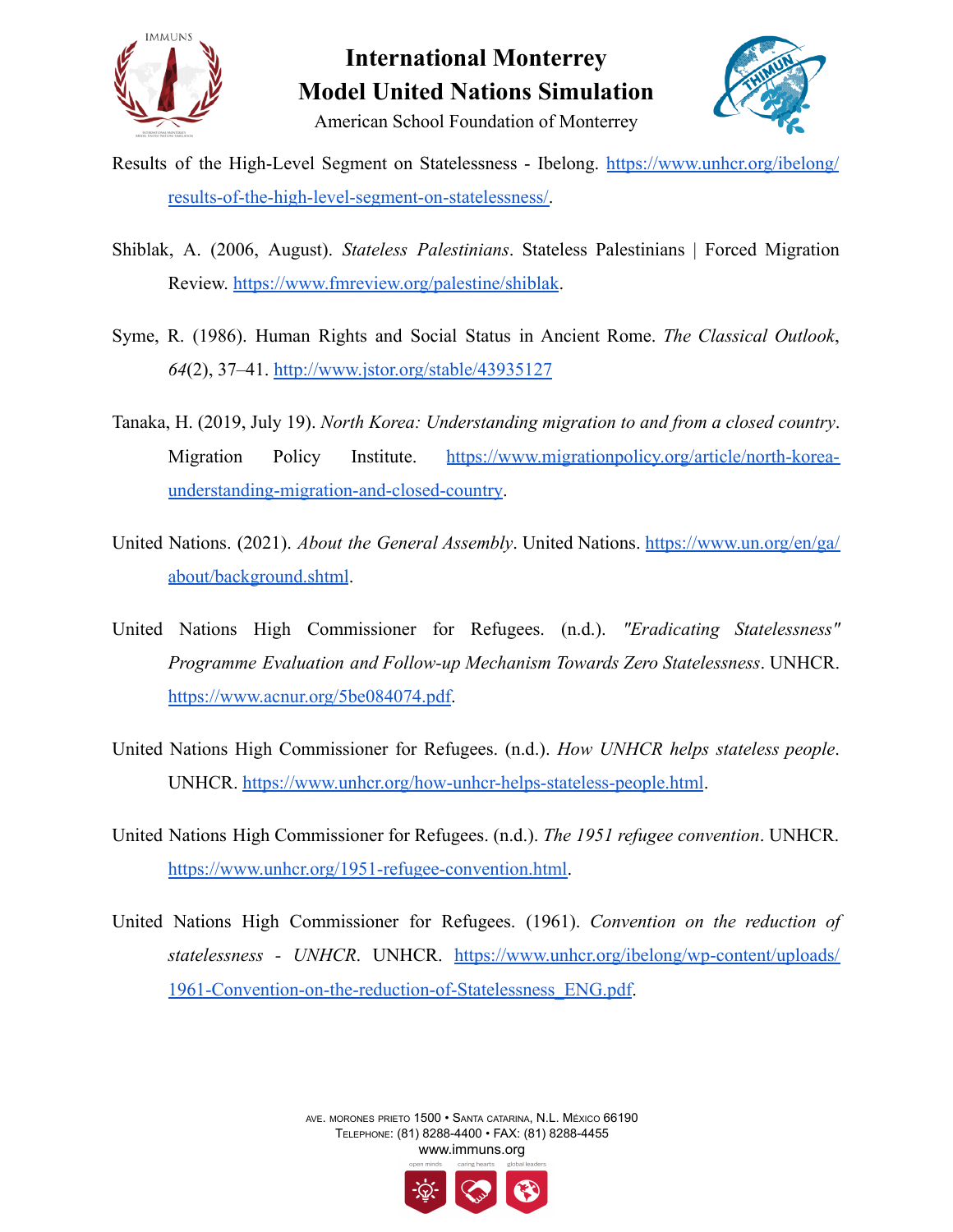



American School Foundation of Monterrey

United Nations High Commissioner for Refugees. (2011, September). *Report on statelessness in South Eastern Europe*. <https://www.refworld.org/pdfid/514d715f2.pdf>.

- United Nations High Commissioner for Refugees. (2012, October). *Submission by the United Nations High Commissioner for refugees (UNHCR) for the Office of the High Commissioner for Human Rights' Compilation Report - Universal Periodic Review: BANGLADESH*. Refworld | The Leader in Refugee Decision Support. [https://www](https://www.refworld.org/pdfid/508640242.pdf) [.refworld.org/pdfid/508640242.pdf](https://www.refworld.org/pdfid/508640242.pdf).
- United Nations High Commissioner for Refugees. (2014). *Ending Statelessness*. UNHCR. [https://www.unhcr.org/ending-statelessness.html.](https://www.unhcr.org/ending-statelessness.html)
- United Nations High Commissioner for Refugees. (2015, September 17). *Global action plan to end statelessness: 2014 – 2024*. UNHCR #IBelong. [https://www.unhcr.org/ibelong/global](https://www.unhcr.org/ibelong/global-action-plan-2014-2024/) [-action-plan-2014-2024/](https://www.unhcr.org/ibelong/global-action-plan-2014-2024/).
- United Nations High Commissioner for Refugees. (2020, September 4). *Côte d'Ivoire adopts Africa's first legal process to identify and protect stateless people*. UNHCR. [https://www.](https://www.unhcr.org/news/press/2020/9/5f51f33b4/cote-divoire-adopts-africas-first-legal-process-identify-protect-stateless.html) [unhcr.org/news/press/2020/9/5f51f33b4/cote-divoire-adopts-africas-first-legal-process-id](https://www.unhcr.org/news/press/2020/9/5f51f33b4/cote-divoire-adopts-africas-first-legal-process-identify-protect-stateless.html) [entify-protect-stateless.html](https://www.unhcr.org/news/press/2020/9/5f51f33b4/cote-divoire-adopts-africas-first-legal-process-identify-protect-stateless.html).
- United Nations High Commissioner for Refugees. (2021). *UN Conventions on Statelessness*. UNHCR. [https://www.unhcr.org/un-conventions-on-statelessness.html.](https://www.unhcr.org/un-conventions-on-statelessness.html)
- United Nations High Commissioner for Refugees. (2021, March 9). *The displaced and stateless of Myanmar in the Asia-Pacific region - an overview of the current situation for Rohingya and other persons of concern from Myanmar and UNHCR's response across the region, January 2021 - Myanmar*. ReliefWeb. [https://reliefweb.int/report/myanmar/](https://reliefweb.int/report/myanmar/displaced-and-stateless-myanmar-asia-pacific-region-overview-current-situation) [displaced-and-stateless-myanmar-asia-pacific-region-overview-current-situation.](https://reliefweb.int/report/myanmar/displaced-and-stateless-myanmar-asia-pacific-region-overview-current-situation)